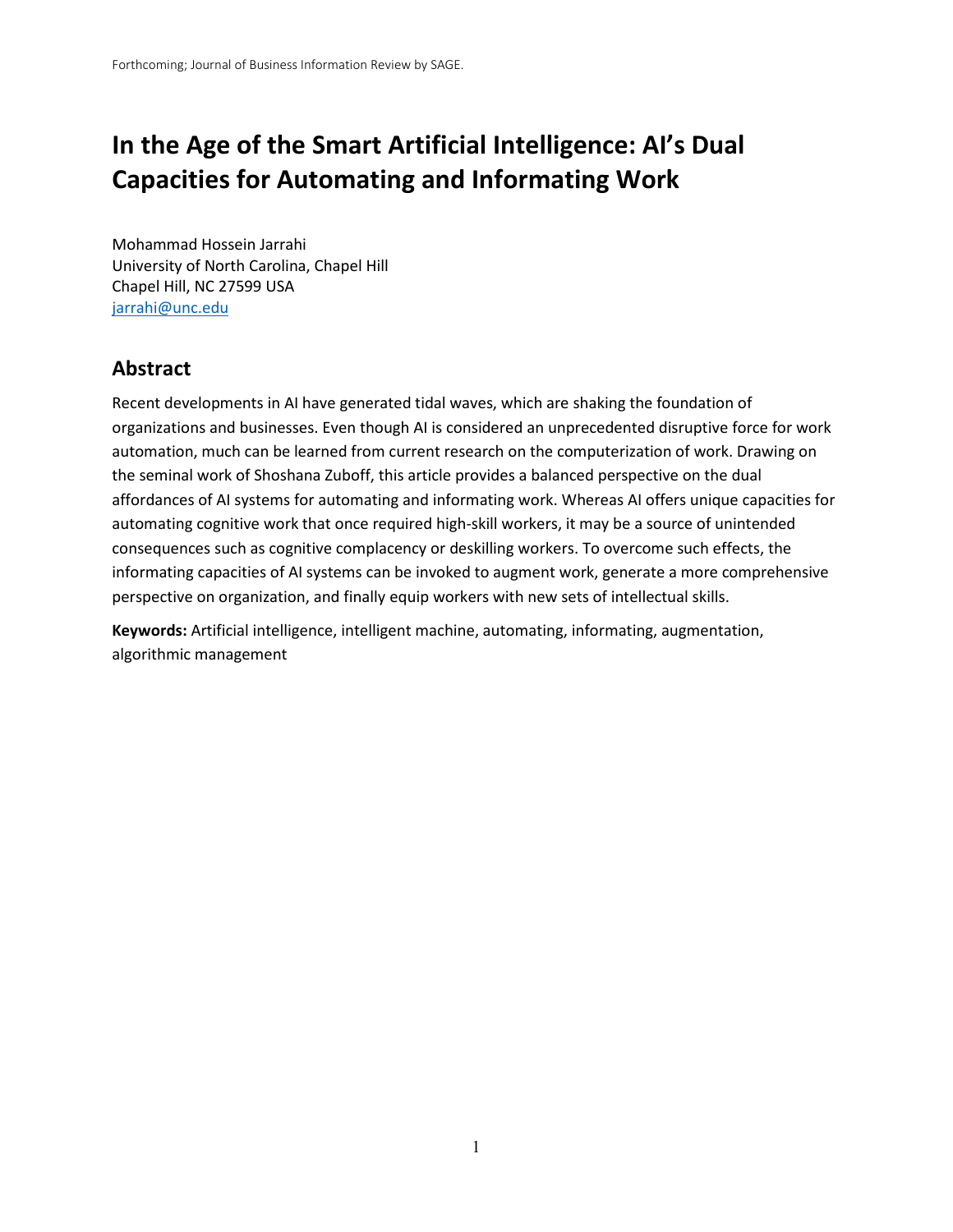# **Background**

Organizations around the globe consider AI the frontier for digital transformation and the most critical disruptive technological innovation, which has the potential to unleash the second machine age (Brynjolfsson and Mcafee, 2017). Excitement around the relationship between AI and work automation involves both fascination and trepidation -- aptly captured in the antithetical concepts of "automatopia" or "automageddon," which mirror unrealistic expectations about AI power for mass automation (Lacity and Willcocks, 2018).

A common fear is that AI, with unprecedented capacities for automating intelligence, will displace legions of workers as it starts to outperform humans in a rising number of task domains. Recent analyses contend half of today's work activities could be automated by 2055 (Manyika et al., 2017). Some predictions are even bolder: Ray Kurzweil, a co-founder of Singularity University predicts the "singularity" for AI to take place in 2029 when AI will virtually match humans in cognitive tasks (Rejcek, 2017). Such assertions regarding intelligent machines and their automating apparatus are not entirely new. Herbert Simon, lauded as a pioneer of artificial intelligence, maintained in 1960: "Within the very near future — much less than twenty–five years — we shall have the technical capability of substituting machines for any and all human functions in organizations" (Simon, 1960, p. 22).

Nonetheless, such pronouncements have proven inflated in the past, and predictions of rapid and radical organizational transformations in the wake of technological innovations have repeatedly manifested as unrealistically optimistic (King and Grudin, 2016, Tredinnick, 2017). Against this historical backdrop, some pundits consider that AI is reaching the peak of its hype cycle and that the aphorism of automation and human replacement will soon wither. While there is some evidence supporting this argument (Davenport, 2018), emergent AI algorithms seem to offer new foundations for work automation that may set them apart from previous waves of automating information technologies (IT) (Brynjolfsson and Mitchell, 2017, Phillips and Collins, 2019).

Earlier waves of intelligent IT (used, for example, in expert systems) functioned based on symbolic logic in domains with clear rules and definitions, and often drew on statistically based learning (Rouse and Spohrer, 2018). The advent of deep learning, which invokes the power of neural networks, presents groundbreaking opportunities for machines to learn and expand its intelligence outside pre-specified structures and instructions. Beyond the booming growth of new AI like deep learning, the utilization of big data and powerful computing capacity, such as quantum computing, further bolsters the power of smart technologies (Bean, 2018). These two factors have probably provided a boost to AI-driven approaches, which enable organizations to swiftly collect and process massive amounts of data, and then act upon it in making decisions.

As such, emergent algorithmic systems present qualitatively different capabilities for transforming work and organizations (Faraj et al., 2018), and may usher in a fundamental departure from the previous waves of IT applications in organizations (Brynjolfsson et al., 2018). For example, they may present unique capabilities through which automation does not only replace low-skill workers (which was primarily the case with the previous IT-enabled automation) but could also impinge upon knowledgeintensive tasks we once thought required high-skill workers (Manyika et al., 2017).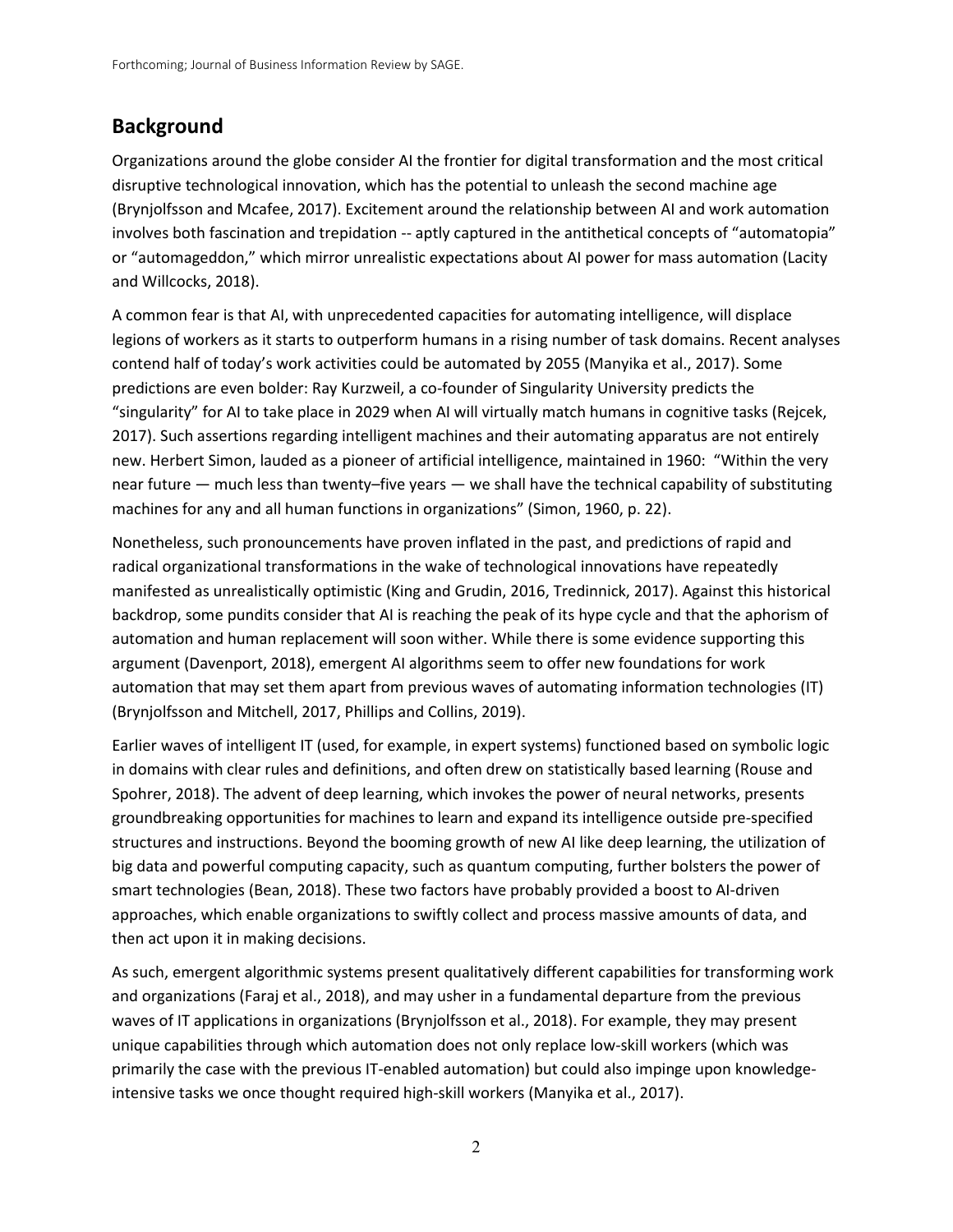The current discourse around AI and the future of work is often skewed towards macro trends in the labor market, particularly the creation or elimination of jobs or unemployment (e.g., Bughin, 2018). These studies typically center around examinations of entire industries or occupations (e.g., Frey and Osborne, 2017), or investigate AI's potential impacts on productivity at an economic level (e.g., Brynjolfsson et al., 2018). This article adopts a somewhat different approach by focusing on the roles AI may play at an activity-level and how these systems may transform work practices. In doing so, it builds on the wealth of computerization research, and more specifically the work of Shoshana Zuboff (1988), a prominent labor ethnographer and business administration scholar.

### Computerization Movement

Computerization research has emerged as a grounded research tradition to address the relationship between computerization (the use of IT systems in organizations), and automation (for more information, see Kling and Dunlop, 1993). Zuboff's scholarship – considered monumental in computerization research -- offers a cogent conception of IT characteristics (in comparison to the common understanding of the industrial machine) and how IT-based automation may foster unique changes in the workplace.

In this article, we build on and adapt the theoretical foundation offered by Shoshana Zuboff's inspiring work regarding the impact of smart IT. Specifically, the article focuses on the dual affordances of emergent AI capabilities for automating work practices. In doing so, a brief overview of Zuboff's theory is provided first, and then along the key dimensions of *automating* and *informating*, this article will examine the potential opportunities and challenges in the implementation of AI systems. Finally, the paper discusses some implications for managing AI-powered systems in organizations.

# **Zuboff's Theory of Computerization and Automation**

In her 1988 widely-acclaimed book ("In the age of the smart machine: The future of work and power"), Zuboff offers a well-grounded account of how unique characteristics of IT shape workers and work in modern organizations. Using ethnographic approaches, Zuboff's detailed description of digital transformation illustrates how IT connects to daily work practices. This is a useful outlook for this article (which takes a more micro focus), and complements ubiquitous macro analyses of AI and digital transformation.

Despite rapid technological changes in the past decades, Zuboff's core argument relative to computerization, automation, and work dynamics remains largely relevant today; she delivers a versatile conceptual vocabulary for unpacking the social and organizational implications of smart machines (Kallinikos, 2010). Zuboff's thesis can explain current fundamental characteristics of IT, such as its informating capacities, and organizational dynamics, such as power differentials in organizations (Burton-Jones, 2014).

Zuboff postulates computer systems as "smart machines" and her conceptualization was among the first to explore the transformative nature of IT through the lens of informating and automating work (Burton-Jones, 2014), which are detailed below.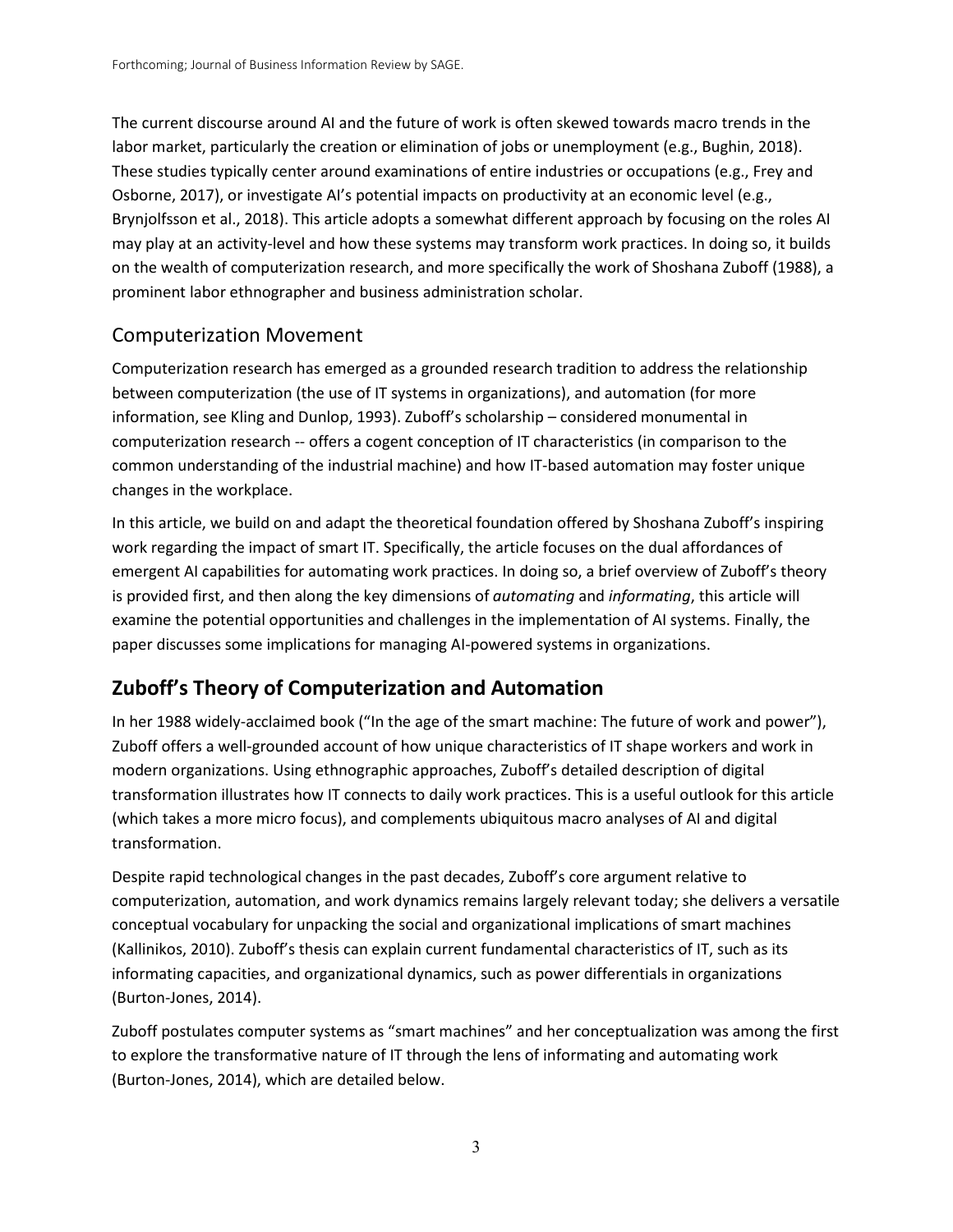# Automating

In simple terms, automation refers to employing technology to conduct work more quickly and efficiently. Zuboff sees automation as a defining element of IT and the computerization movement, comprising the explication of organizational tasks and then the transformation of this codified description of tasks into particular courses of actions and procedures to be automatically performed by computerized systems. In this process, "electronic texts" occupy a central position, through which workers experience and access the organizational concepts. IT-enabled automation often results in converting activity-oriented work into symbolic work. Subsequently, this abstraction process requires new forms of analytical skills (e.g., data-based reasoning). Therefore, the ever-evolving partnership between humans and machines is accompanied by the "intellectification of work," which then requires a new dynamic environment for learning and abstract thinking.

Automating work activities can have mixed results; it can simultaneously enrich people's work (e.g., by providing opportunities to develop new skills through interacting with the smart systems), while also relegating workers to uninspiring roles (Barrett et al., 2012). For example, automating capacities of IT can be harnessed to free up workers from mundane activities and to orient them towards a more comprehensive, holistic, and abstract perspective of their work (enabled by the 'informating' capacities of the same technology). Zuboff advocates for utilizing intelligent machines to 'informate,' which enables workers to enlarge the information content of their tasks rather than deskilling them.

### Informating

The potential to informate distinguishes IT from other technologies, and is considered essential to modern computer systems. That is, IT offers capacities beyond automation, and can be used to generate a more comprehensive perspective on organizational reality (e.g., organizational tasks and operations). What Zuboff dubs an "information panopticon" facilitates total observation and visibility. This is achieved by the actualization of informating capacities of computer-based IT, and brings together many details of organizational records, and information across functions, and processes. Therefore, not only can IT transform operations into an abstract electronic system (automating) but it can also render these operations transparent potentially for both workers and managers.

Informating opportunities of smart technologies cannot be exploited unless the worker develops a new set of competencies. Zuboff calls these 'intellective skills,' which often involve new cognitive capacities related to abstraction, explicit inference, and procedural reasoning.

The remainder of this article is dedicated to exploring the dual roles played by AI in relation to automating and informating modern work practices (see Figure 1)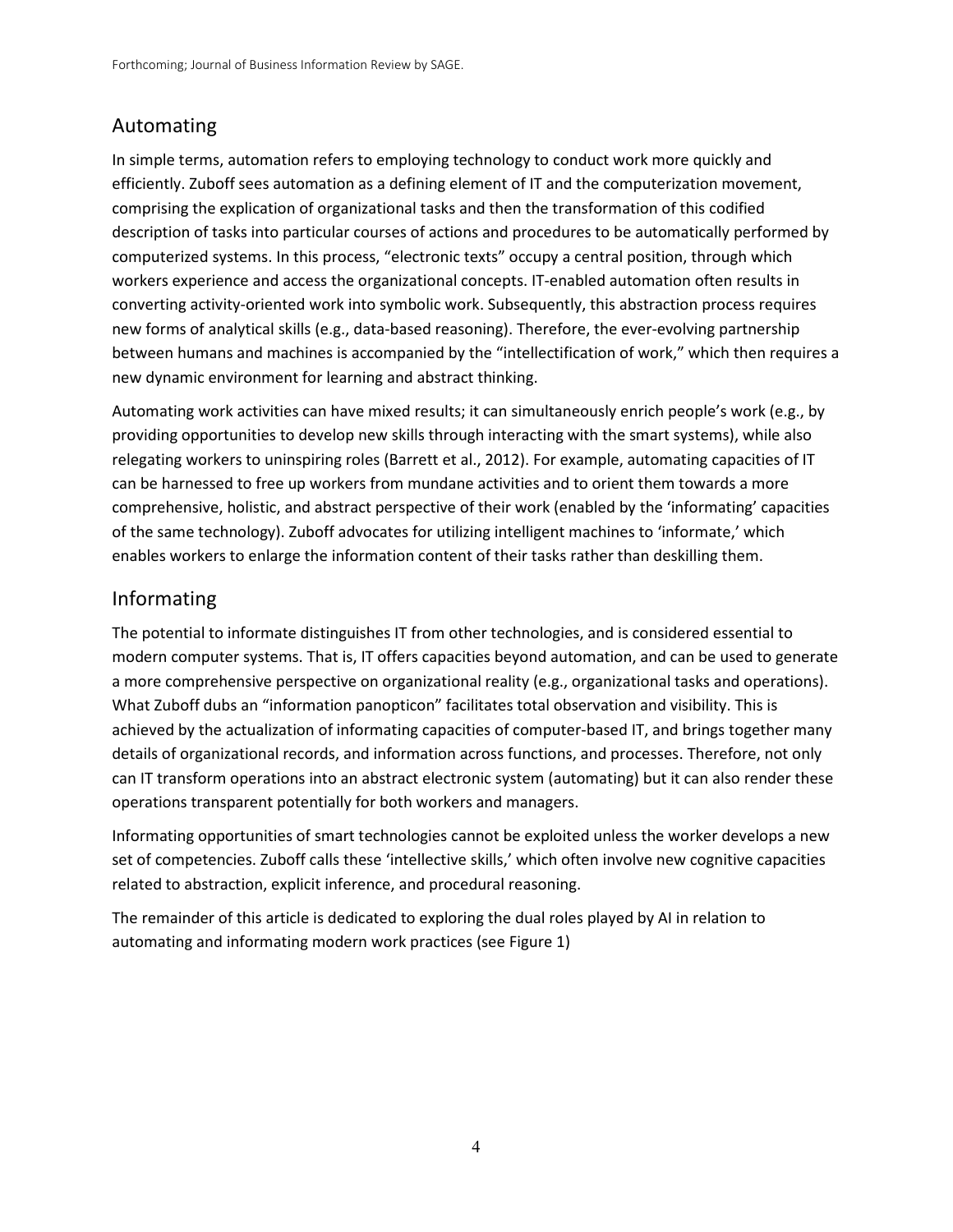

*Figure 1: Potential affordances and downsides of AI for automating and informating work* 

# **AI and Automating Work**

As noted, AI technologies are powerful levers for automating work. The positive affordances of AI as well as potential downsides relative to automation are broached below.

# Positive Affordances for Automating

Machine learning techniques enable the computer program to learn progressively more independently based on examples and to develop its own evolving logic and outcomes rather than being preprogrammed (Tredinnick, 2017). Some go so far as to assign attributes of 'creativity' to AI when, for example, machine learning algorithms figure out new solutions to certain problems on their own (Brynjolfsson and Mitchell, 2017).

This opens up opportunities for superseding a human's performance in an expanding range of tasks and penetrating elements of work tasks that once required cognitive capabilities (e.g., classification and data-based prediction and sensing facets of humans emotions) (Manyika et al., 2017). Expressly, AI has made inroads into the realm of perception and cognition in recent years by offering unparalleled affordances for speech and image recognition as well problem solving and analytical thinking (Brynjolfsson and Mcafee, 2017). Moreover, machine learning algorithms are now able to learn aspects of tacit knowledge (Faraj et al., 2018). Humans typically develop tacit knowledge through continuous cycles of practice and experimentation. Yet, tacit knowledge is embedded in tasks that were previously deemed beyond the reach of existing IT systems due to the difficulty of explanation and articulation.

AI can automate aspects of tasks wherein it has a competitive edge. For example, AI's superior capacities can be used to help humans in pattern recognition. A fertile ground for this is medical diagnosis, in which AI will be able to support physicians (e.g., radiologists) and augment their diagnostic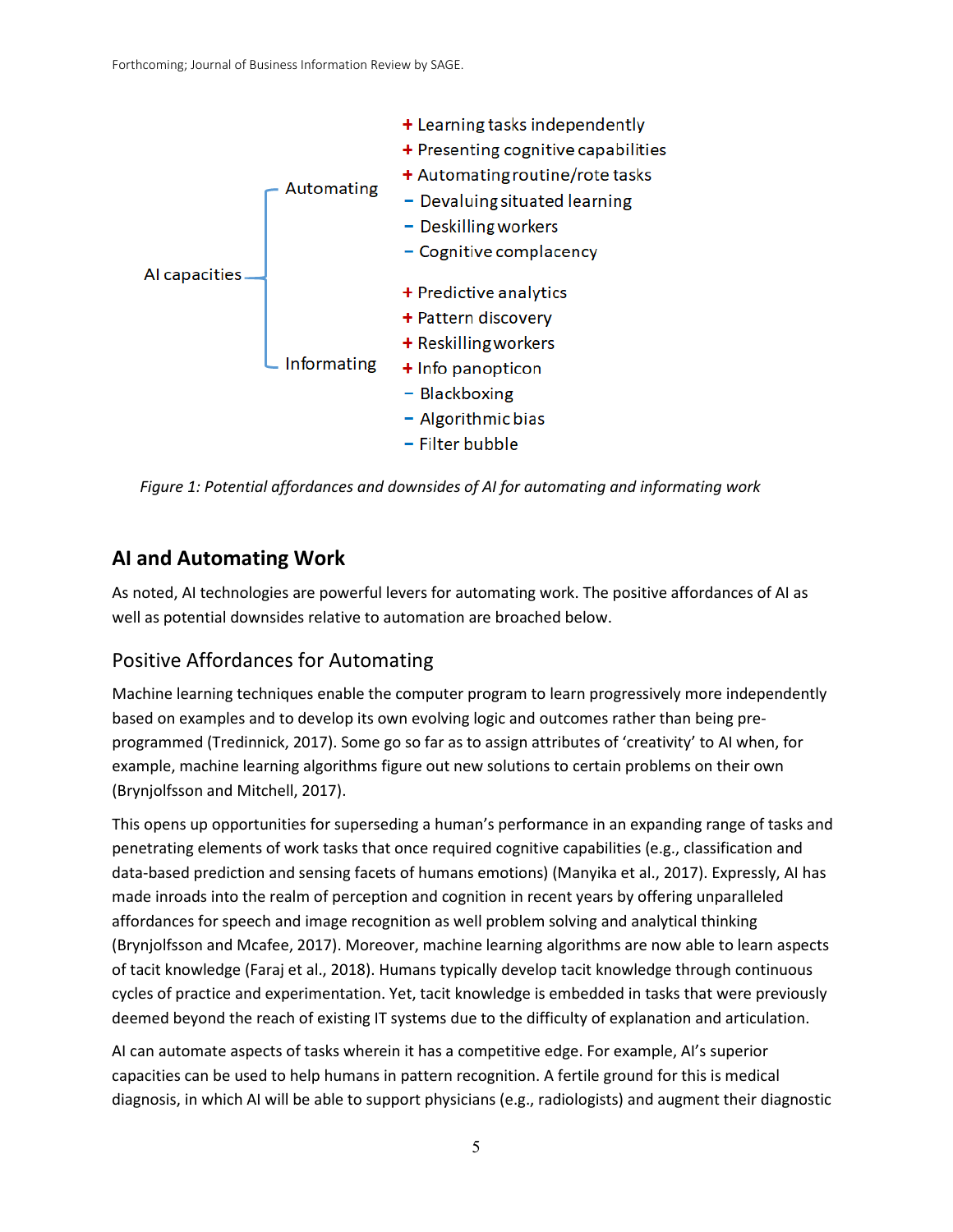skills (Park and Han, 2018). In some cases, AI has rendered entire workflows more straightforward without necessarily displacing the human actor. For example, deep learning models now help insurance adjusters by streamlining the triage process and generating estimates for repair costs (reducing the need for manually scanning photos) (O'Reilly, 2016).

Routine and mundane tasks are most susceptible to this form of AI-based automation. The Economist (2016) suggests: "What determines vulnerability to automation is not so much whether the work is manual or white-collar but whether or not it is routine." Targeting routine tasks echoes a common logic in automation research (also ratified by Zuboff), which treats technology-based automation as a vehicle to free workers from mundane work and help them direct attention to more systematic knowledge of work and organization (what is implied by the concept of informating). To this end, rote tasks should be the first frontier for AI automation since human's engagement in these tasks does not typically enable learning or generate new knowledge.

It is important to note that the capabilities of emerging AI are often overestimated. Realistic estimates show we are far from the idea of 'general artificial intelligence,' as most machine and deep learning techniques only apply to specific, narrow task domains and may not easily transfer to other contexts (Rouse and Spohrer, 2018, Ekbia and Nardi, 2014, Brynjolfsson and Mitchell, 2017). To satisfactorily function, machine learning techniques also often require a large number of training examples, which are not readily available in many organizational domains.

#### Potential Side Effects

AI automating capacities can have negative unintended consequences. First, AI-based automation often requires rationalizing and standardizing activities and events so that they can be done programmatically and efficiently by the smart machine. The algorithms, however, may not carry the richness of the social and organizational milieu within which these practices are performed (Tredinnick, 2017). No matter how smart AI algorithms grow, they are unlikely to develop capabilities on par with humans' to dissect many facets of knowledge work's complex logic, particularly those that are not amenable to codification and explication (Pettersen, 2019). Therefore, AI systems may lack the situated logic of practice, and automating practices may deprive the organization from situated, context-aware, and informal learning opportunities that are profoundly human-centric and engrained in the social fabrics of the organization.

In addition, a common strategy for rationalizing work is breaking tasks into decomposable sub-tasks to be conducted through a partnership of micro-workers and AI systems. McAfee and Brynjolfsson (2017) predict new organizational forms to lie at the intersection of AI technologies, crowd contributions, and digital platforms that coordinate scores of crowd workers. Integration of AI into the organization of work (to decompose, distribute, and then integrate tasks) can introduce new forms of control while algorithms monitor and evaluate workers' outputs and work processes (Faraj et al., 2018). Some also argue that the use of algorithms in this way revives the traditional piecework systems and logic of scientific management, which are intertwined with the strict monitoring of workers (Irani, 2016).

While scientific management can improve work efficiency, it has been called into question for deskilling workers by exposing them to the narrow scope of micro tasks, inadvertently discouraging more innovative and holistic thinking and learning. If AI-based automation does not provide information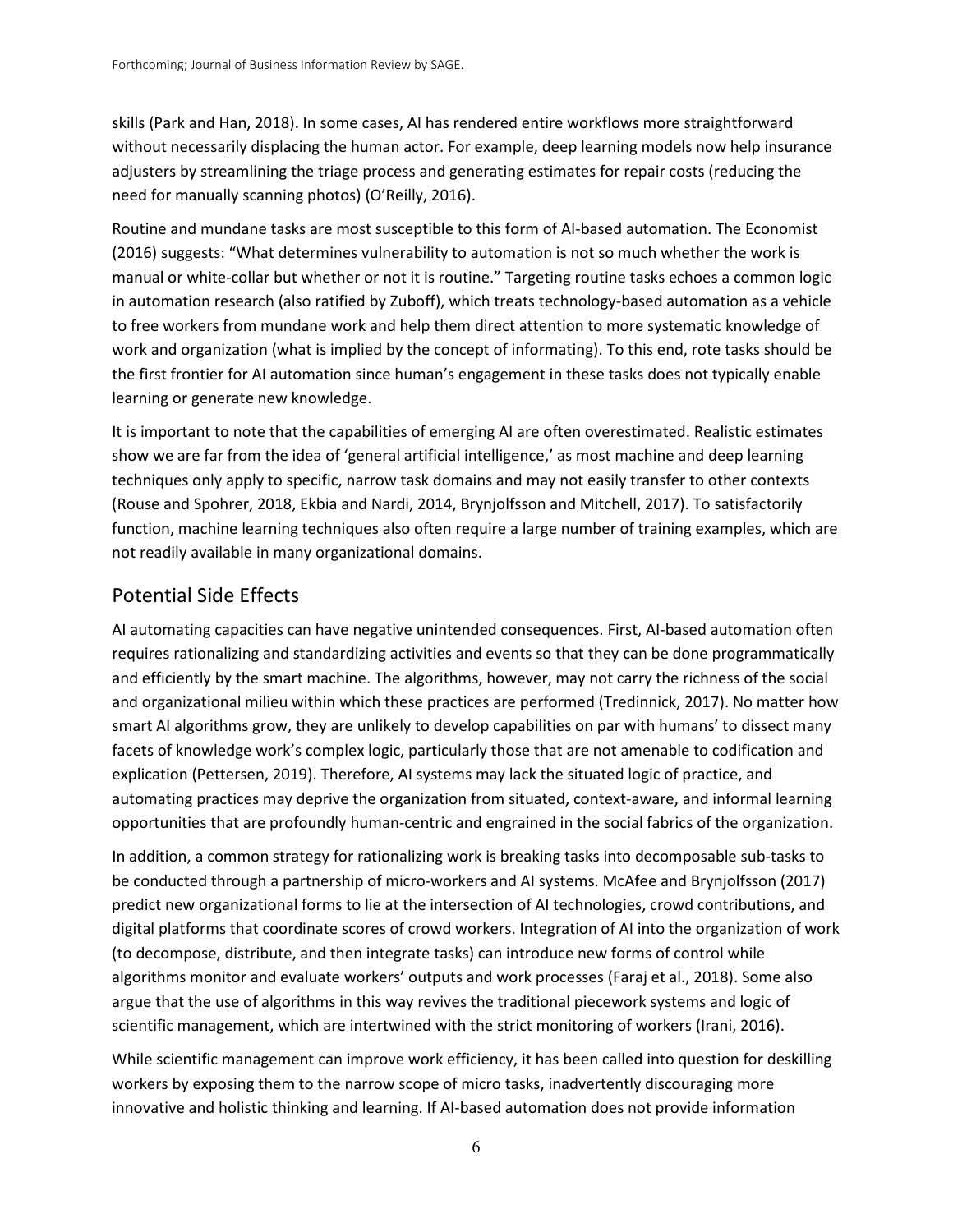richness, workers have little opportunity to exploit the system's capacity for conducting more complex activities that require a greater vision of one's work. Zuboff observed this could lower workers' commitment to and accountability for organization, as they increasingly see themselves as helpless bystanders in the face of automatic control. The history of computerization suggests that reducing human contributors into automated systems as "computational components" takes a heavy toll on humans' sense of fulfillment, affective rewards, and consequently their performance over time (Ekbia and Nardi, 2014).

Finally, negative byproducts of automation include workers falling into traps of 'cognitive complacency' by making themselves an 'appendage to the system' (Zuboff, 1988, p. 68). Cognitive complacency can riddle effective human-technology partnership. For example, people may assign more importance (and less bias) to advice given by automated aids compared to other sources of expertise (Parasuraman and Manzey, 2010). As another example, Shank et al. (2019) found that people may attribute less fault to AIs in partnership situations with smart machines compared to their partnership with other humans. Cognitive complacency can contribute to further deskilling as, for example, workers passively carry out a system's directives rather than exploiting its informating capacities and learning about its processes.

# **AI and Informating Work**

AI systems are mixed blessings when it comes to informating work. As Zuboff points out, design assumption of algorithms can both encourage and extinguish learning opportunities and developing intellective skills. Both positive and potentially negative outcomes are discussed below.

# Positive Affordances for Informating

Much of AI informating capability lies in its predictive power – in other words, "the ability to take information you have and generate information you didn't previously have" (Agrawal et al., 2017b). In particular, AI-enabled systems can be implemented to generate a bird's-eye view of the organization across different functions, integrating a variety of analytical efforts undertaken in different operations. Reid Hoffman (2016), the former CEO of LinkedIn, outlines 'corporate knowledge graphs' as prominent applications of AI, which comprehensively capture and render visible the relationships between all data and communication flows within an organization. Corporate knowledge graphs present a wide-ranging overview of information streams in an organizational dashboard, guiding decision making at different levels. Not only can such AI-powered systems embrace backward-looking metrics (e.g., revenue streams or payroll information), but they can also project powerful predictive intelligence on how these metrics may evolve in the future. Furthermore, AI provides unique informating capacities for both workers and organizations to conceptualize their sources of expertise and identity (Faraj et al., 2018). The social graph not only impacts managers' decision making, but it also visualizes the information panopticon by empowering other organizational members. For example, Hoffman suggests social graphs can facilitate the onboarding process of new employees by illuminating social networks and revealing key sources of informal expertise throughout the organization.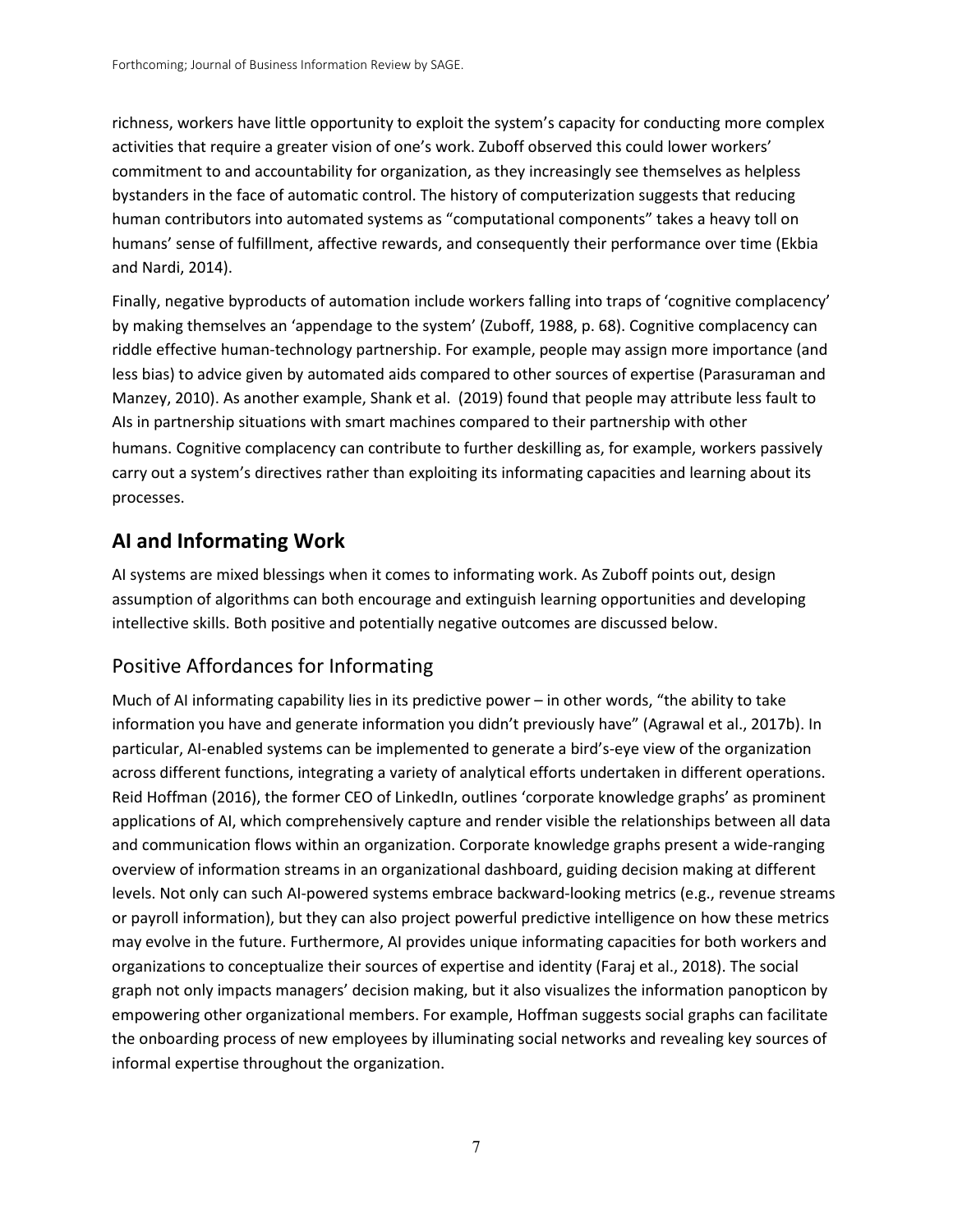In addition, AI offers information and data management utility. In fact, many see these technologies as qualitative shifts in gathering, interpreting, and acting on information (Jarrahi, 2018). AI roles can include augmenting information selection, aggregation, and representation in real time across different information modalities within organizations. A clear case for human and AI partnership involves 'intent inferencing,' through which, smart agents learn and fine-tune their offerings based on the information needs of human decision makers. Through recurrent interactions and feedback, AI systems ascertain what workers intend to achieve, and regulate corresponding velocity and viscosity of information (Rouse and Spohrer, 2018).

As deep learning techniques follow non-deterministic logic, they are capable of self-learning, developing their own rules and criteria, and discerning patterns in the input data, previously unknown to human decision makers (Riemer, 2018). This capacity to sort through complex big data can yield new discoveries. As an example HubSpot, a developer of marketing and sales software, recently integrated machine learning features into its marketing tools to help users identify 'trigger events' in an organization: if an organization can be considered a sale prospect (Ha, 2017). Trigger events are moments of critical changes in an organization, discerned based on predictive analysis of data points such as job changes, news articles, or even government filings.

In this manner, AI fits the definition of informating technology offered by Zuboff as it contributes to the efficient delivery of products and services (automating) and proffers a dimension of reflexivity and transparency. It specifically helps the organizations and its members reflect back on the entirety of the organizational system of activities, people, events, processes, and environment. As such, automation does not have to be synonymous with deskilling workers, and it can serve as occasions for developing new sets of skills and insights. The informating power of AI can be invoked to reskill workers. Zuboff argues that a central benefit of IT manifests as a symbolic medium through which the worker is given opportunities to disengage from the physical context of work. Then, "a new playfulness becomes possible" when workers compare, contrast and connect surrounding events and processes (Zuboff, 1988, p. 180). AI can generate the same effect, enabling workers to develop declarative knowledge by raising new questions, finding unexplored connections between key variables, and taking different courses of action on the basis of a heightened understanding of their work and organization.

#### Potential Side Effects

#### *Black-boxing*

Neural network algorithms that serve as the bedrock for much of machine learning innovation may lack the capacity to explain why certain recommendations are made and how models driven by deep learning arrive at certain decisions or predictions (Chui et al., 2018). Systems' predictions that derive from hundreds of millions of connections in layers of deep neural networks may defy simple explanation and justification, keeping human decision makers in the dark. This means these AI systems often know more than they can explain in an intelligible way (Brynjolfsson and Mcafee, 2017), and hence emerge as a *black-box* to human decision makers (Sachs, 2019). Rabinowitz et al. (2018) argue: "Even if we have a complete description of their weights, it's hard to get a handle on what patterns they're exploiting, and where they might go wrong" (p. 1).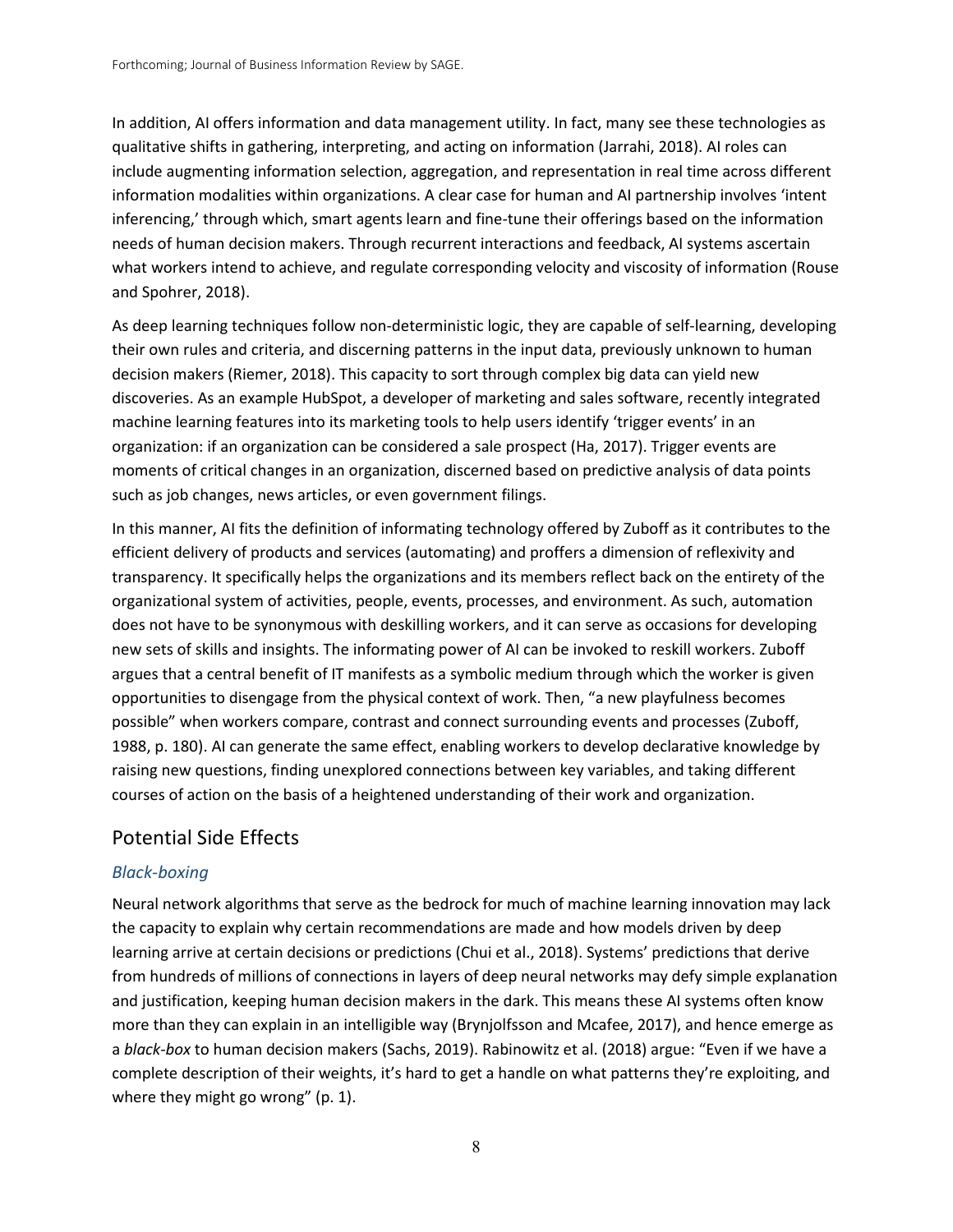The nature of emerging deep learning techniques may contrast with explicit logic rules that underlie traditional intelligent systems (e.g., expert systems), which made it easier to ascertain and explicate the certainty and verifiability of system recommendations. Furthermore, unlike traditional systems, the algorithms used in emergent AI technologies do not build on pre-specified instructions; because of this and because of the immense quantity of data and the highly complex interactions of the data points fed into the algorithms, even the system developers themselves may not be able to fully unpick the ambiguity of the process and explain results (Riemer, 2018, Mackenzie, 2018). Acting as an opaque partner contradicts the informating power of AI and may have legal and business consequences where the rationales behind decisions cannot be made explicit.

As AI algorithms gradually penetrate more aspects of knowledge work, they can clash with knowledge workers and devalue workers' expertise due to their black-boxed performance. From the workers' perspective, algorithms can be seen as intruders that gradually take over their job while workers have little control and knowledge over how these systems learn and accomplish various tasks (Faraj et al., 2018). Opaque algorithmic performance, therefore, can contribute to deskilling workers. As Zuboff observed in financial institutions, if an information system turns into a black box imbedded with intelligence about banking procedures, workers who depend on the system are likely to grow less informed about much of the financial logic of their work and banking business.

#### *Filter Bubble*

AI presents paradoxical affordances for discovery of new information. As noted earlier, it can reveal new patterns in large quantities of data at the disposal of organization; however, integration of AI algorithms can simultaneously attenuate the serendipitous discovery of information, and access to innovative, fresh ideas. By identifying personal and organizational preferences, AI-powered systems typically customize the information flow and access to information sources, creating a so-called filter bubble, which is now considered a known characteristic of the digital world, particularly social media (Bozdag et al., 2014).

Take the example of autocompletion suggestions provided by search engines; these build from records of previous searches and project social biases or users' preferences. Other examples are recommendation algorithms that personalize outputs based on a user's prior choices or stated preferences. Recent studies indicate recommendation systems may fuel invisible biases and shape sales in ways not necessarily aligned with the interests of the end customers (Adomavicius et al., 2018). Such algorithmic performances adversely affect the quality of information supplied to decision makers. Filter bubbles, reinforced by the AI algorithms' proclivity to tailor results, run counter to the vision of an information panopticon; that is, rather than helping construct an all-encompassing perspective into an organization, the AI algorithm may filter and deliver information that organizational decision makers wish to see.

#### *Algorithmic Bias*

Algorithms are argued to carry less bias in their decision-making compared to their human counterparts (Miller, 2018). However, seldom are AI algorithms neutral and impartial. Zuboff puts this eloquently: "technology cannot be considered neutral. Technology is brimming with valence and specificity in that it both creates and forecloses avenues of experience" (p. 388). AI algorithms can project and buttress two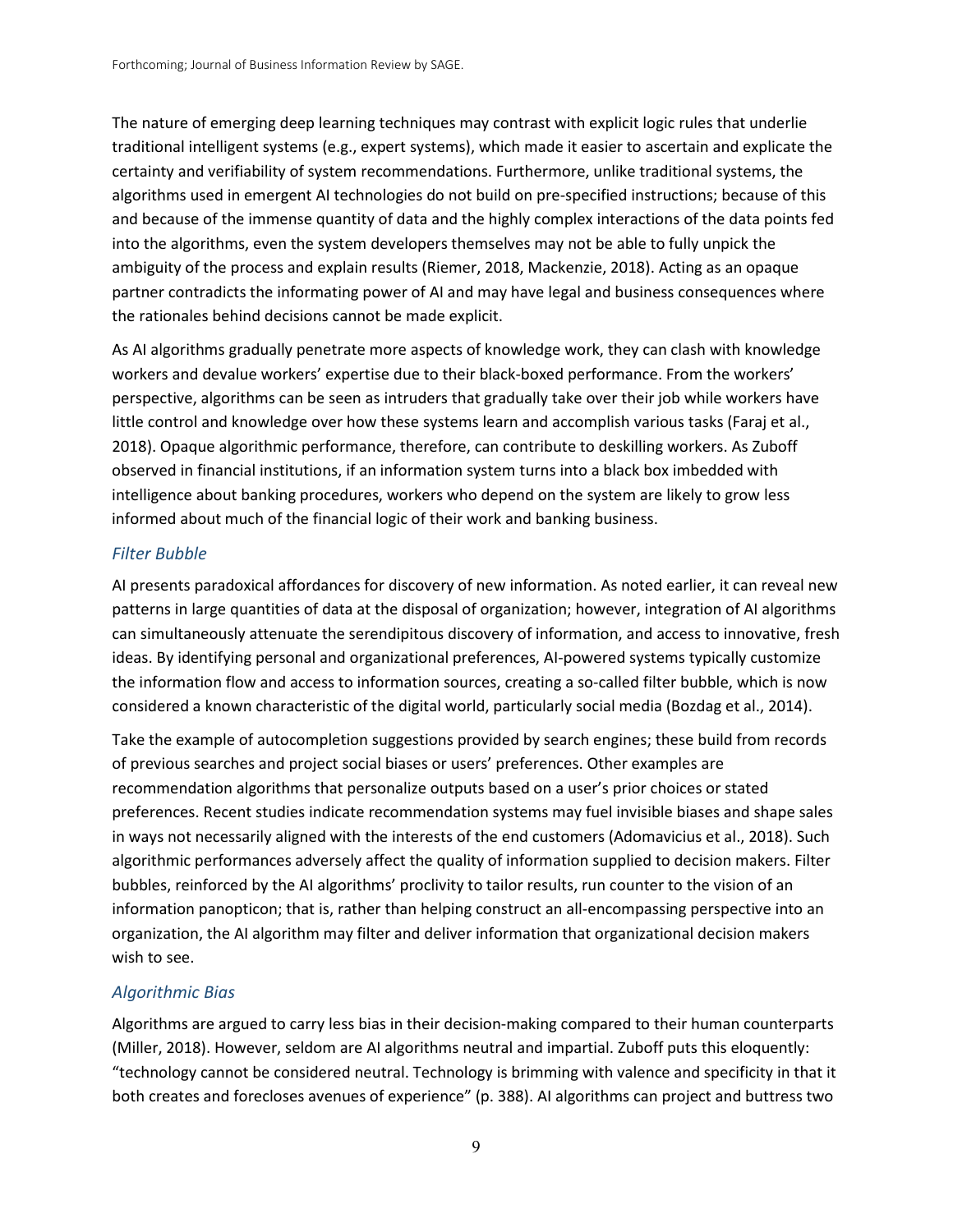types of biases that compromise the decision-making process: 1) biases derived from the developers' intention and value choices, and 2) biases hidden in the training data. First, designers' preferences consciously or unconsciously—have an important bearing on which data points are integrated or disregarded in the machine learning model (Chui et al., 2018). Such important design decisions are not necessarily reached collectively and may not comprehensively reflect the interests of multiple organizational stakeholders.

Second, research suggests that smart systems and algorithms are not impartial as they reflect social biases embedded in the data they rely on for making decisions; this set of biases can result in implicit discrimination against certain groups of workers or clients. For example, Amazon recently shut down hiring AI tools because it reportedly discriminated against women by predominantly recommending male candidates; the system had trawled through male-dominated database of resumes to develop its model (Hamilton, 2018). As another example, a recent study found that algorithms of AI-driven lending programs discriminate against black and Latino borrowers by charging higher interest rates (UC Berkeley, 2018).

# **Implications for Organizing and Managing Work in the Age of AI**

# Informate Rather than Fully Automate

Focusing only on automating capacities of smart machines is inevitably mired in Frederick Taylor's ideals of scientific management, and puts technology rather than humans at center stage (Ekbia and Nardi, 2014). The prospect of fully automated systems in organizations is both implausible and unlikely. Brynjolfsson and Mcafee (2017) note: "machine learning systems hardly ever replace the entire job, process, or business model. Most often they complement human activities."

While much of the conversation on AI accentuates the smart agent and its potential for autonomous action and developing completely autonomous systems, the thrust of organizational approaches must instead shift towards the partnership between humans and AI in accomplishing work. In this sense, the work system must be perceived as sociotechnical, one that emerges from contributions of both workers and AI systems that augment work practices. The crux of 'human augmentation' can be captured in concepts such as 'augmented intelligence' (Zheng et al., 2017) or 'human-AI symbiosis' (Jarrahi, 2018), through which AI systems amplify intellectual and cognitive capacities of humans rather than replacing them.

AI can still play a key role not just by performing organizational tasks more efficiently, but also by empowering workers through symbiotic interactions with humans. This points to the needs for active engagement of workers (rather than taking a passive role as recipients of AI directives). Workers must be given the opportunity to dynamically participate in the analysis and interpretation of AI-generated results. It is only through this engagement that cognitive complacency can be overcome.

A vast majority of AI systems in organizations will still involve humans. Supervised learning, which underlies most current AI models, still requires contributions of humans to label and categorize the training datasets. However, these uses of human resources may not informate and empower workers. For example, mundane jobs are assigned to digital micro-workers to do cognitive piecework by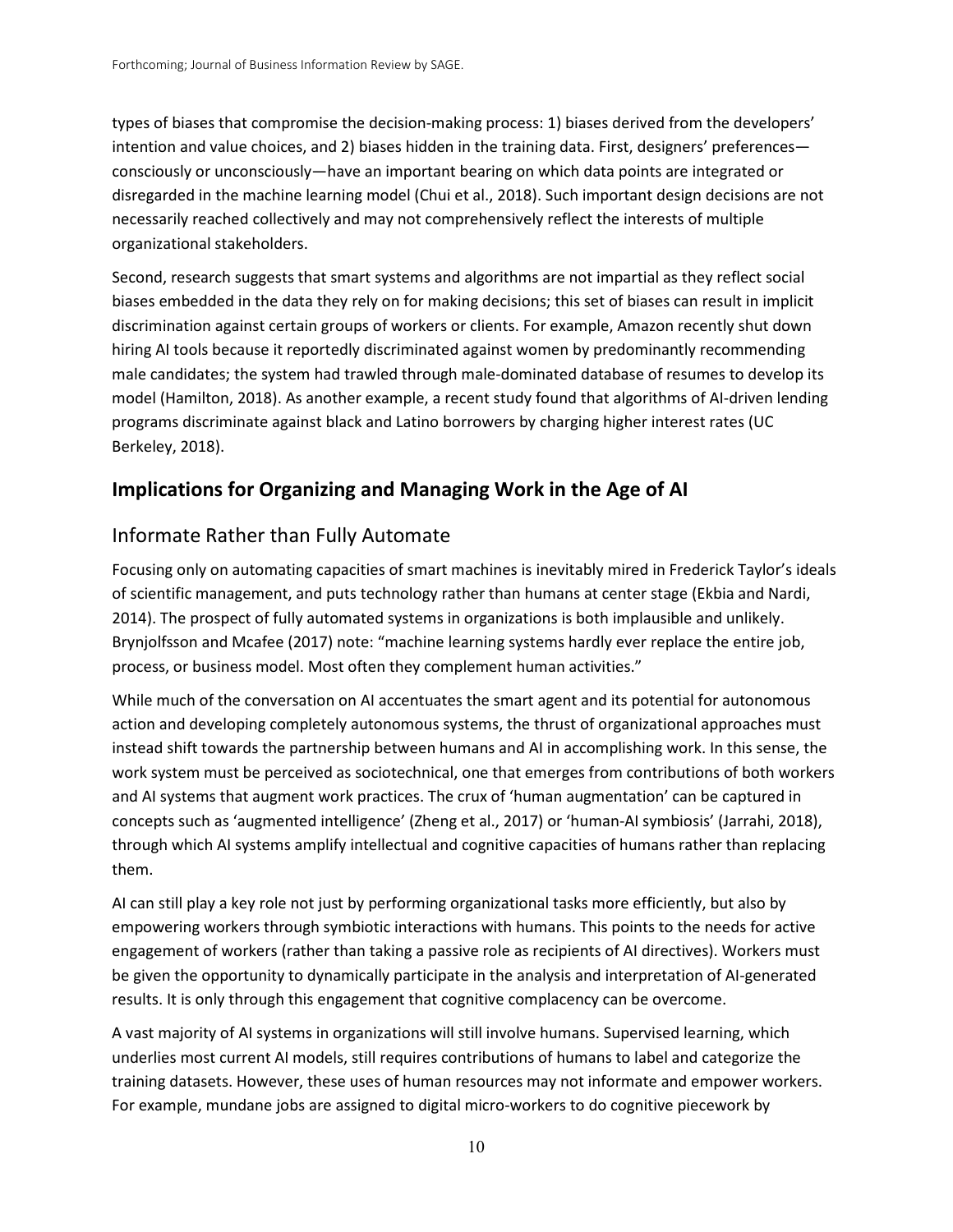producing training data for machine learning algorithm (Chui et al., 2018). This work is often presented as 'janitor work' or the menial, uninteresting labor of calibrating algorithms (Irani, 2016). Such a participation does not free workers from drudgery work while they continue to work "behind the AI curtain" without many opportunities for learning and professional growth (Gray and Suri, 2017).

# Recognize and Nurture Intellective Skills

AI will yield a greater likelihood of changing the logic of work, creating new avenues for abstraction and procedural reasoning about work and organization. However, intellective skills are necessary competencies for taking advantage of these informating capacities. In dealing with AI, both workers and organizations continue to require many of the intellective skills that defined the knowledge-intensive work of the twenty-first century. Over the years, the computerization movement removed the embodied experience of concrete, action-centered labor, and introduced what Zuboff calls the 'data interface' to access the reality of organizations. AI systems will likely push this symbolic medium further, causing workers' interactions with organizational events and processes to become more abstract. As highlighted by Zuboff, this emphasizes abstract thinking that enables manipulating ideas and relationships without immediate references to concrete objects and events in the real world and bring to the fore data-based inferential reasoning skills as the ability to make sense of data and discern meaningful patterns in them. A primary example of these competencies is analytical skills tied to data science. However, since AI is expected to permeate many processes, organizational roles and skills that will be redefined stretch well beyond analytical terrains. For example, the need for 'conversational analysts' is on the rise (McKendrick, 2018). The role oversees, analyzes, and facilitates interactions between AI agents with customers, inviting a new combination of soft and hard skills.

To fulfil a true "human in the loop" approach (Brynjolfsson and Mitchell, 2017), organizations must also appreciate the intellective skills that are exclusively provided by humans. The most valuable skill that managers contribute to AI-powered decision-making is critical judgement. Intelligent machines can contribute to predictions through their superior power in learning associations in (big) data, but judgment is a profound, implicit human-centered process. Judgment involves a contextual understanding against which various costs and benefits of predictions can be weighed. Moreover, judgment also necessitates making intuitive decisions about new situations without precedents (Agrawal et al., 2017a). Judgment also often draws on common sense or background knowledge that a machine is less capable of mastering (Brynjolfsson and Mitchell, 2017). For example, AI can inform legal practitioners by helping find and organize previous legal precedents for a case, but developing a holistic winning strategy lies beyond a machine's capability (Remus and Levy, 2017).

# Intelligent Interface Layer to Foster Mutual Learning

Deep learning systems are prone to error and can be fooled (Rouse and Spohrer, 2018). In contrast to traditional algorithms the system may have a hard time recognizing it has made mistakes, or if it has been fed with unknown or erroneous inputs (Riemer, 2018). For example, an AI system powered with deep neural networks recently made systematically incorrect predictions with high confidence for unrecognizable images (Nguyen et al., 2015). Such fundamental limitations of AI systems perpetuate the need for AI to augment humans' intelligence rather than operating autonomously in most organizational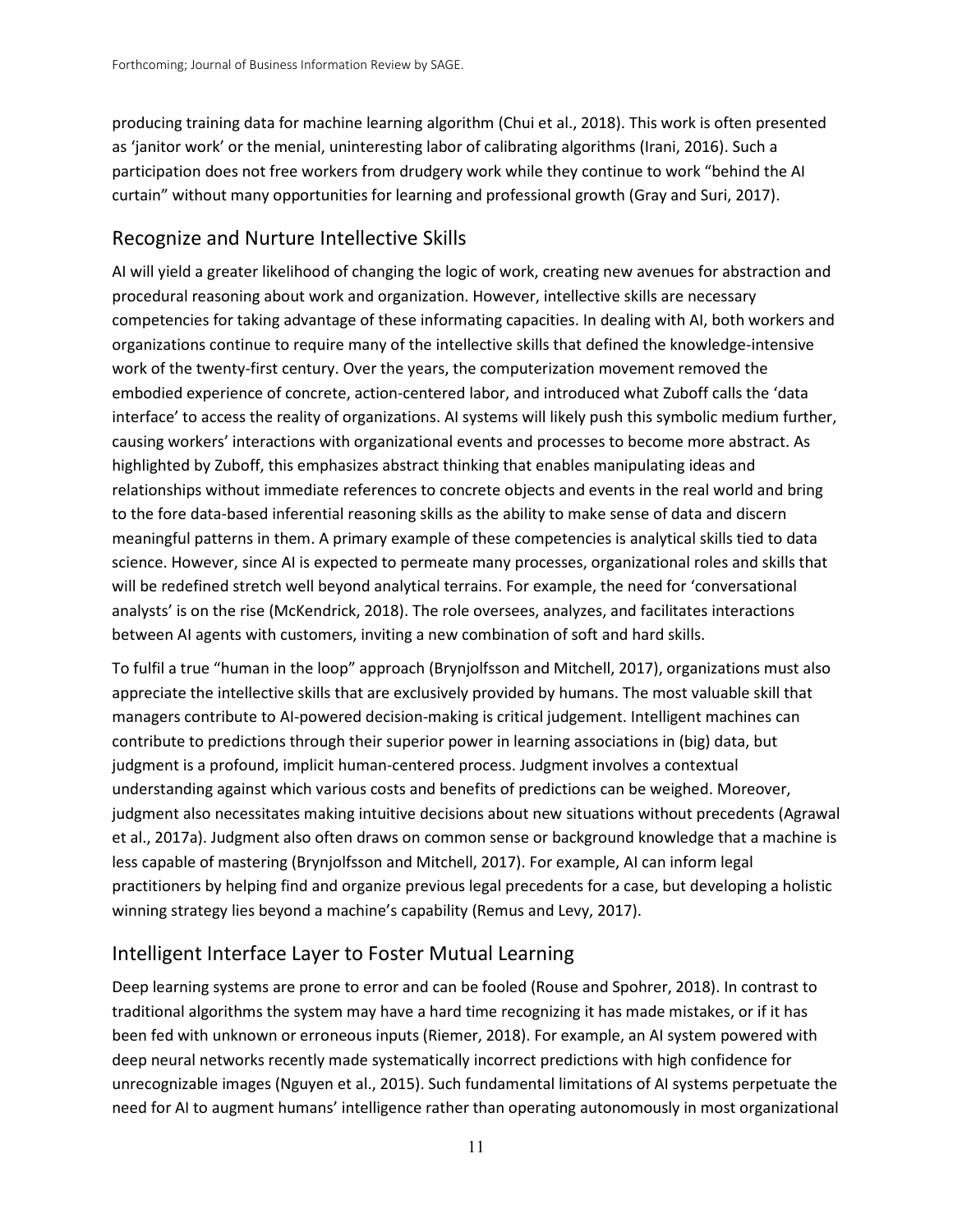processes. In these cases, decision responsibility eventually lies with humans, and their active participation ensures the accountability of decisions being made (Lupton and Jutel, 2015).

To avoid the pitfalls of cognitive complacency, human contributors need to have some sense of how their technological partners develop inferences, and so require a decision support system in the form of an 'intelligent interface layer' that facilitates interactions with the intelligent system. An intelligent interface sets in motion a process of mutual learning. AI learns about information needs, the intention of decision makers, and overall task environments; humans develop an understanding of what learning process AI is going through and is capable of at each point in time (Rouse and Spohrer, 2018).

Transparency of algorithms helps establish trust between the workers and AI. The unintelligible ways in which algorithms arrive at a decision is an inherent nature of machine learning algorithms empowered by deep learning. This inscrutability of algorithmic decision making can diminish workers' trust in their artificial partners (Fan, 2018). To redress this challenge, the intelligent interface layer can integrate recent developments in computer science. The first option is to apply experimental methods to articulate statistical models of input-output relationships; these models help explain AI recommendations to human decision makers (Rouse and Spohrer, 2018). Second, bourgeoning techniques such as local interpretable model agnostic explanations (LIME) and attention techniques help identify aspects of the input data that the model builds on most to make predictions (Chui et al., 2018). Finally, another possible strategy has its roots in 'theory of mind.' Recent experiments show promising results regarding the application of theory mind, which equips AI algorithms with a way to simulate the mind of its human partners and their needs, and more importantly determine effective strategies to communicate and justify the decisions the intelligent agent autonomously develops to humans before putting them into action (Rabinowitz et al., 2018).

The design of an intelligent interface layer can be mindful of filter bubbles. Developers and adapters of AI systems must strive to incorporate elements of serendipity into the design of the system, through which the organizational users are constantly exposed to alternative paths and data points (than those in the realm of familiar experience). An inspiring example is  $Gobo<sup>1</sup>$  $Gobo<sup>1</sup>$  $Gobo<sup>1</sup>$  (a social media aggregator developed in the MIT Media Lab), which systematically subjects users "to news and points of view from outside their usual orbit, as well as inviting them to explore what was filtered out by your current filter settings" (Bhargava, 2018).

# Algorithmic Management and Transparency

There is little doubt that AI algorithms will bring about more profound organizational changes and infiltrate more managerial roles in the future. But recent surveys indicate managers are often too optimistic about the transformative power of AI systems (Davenport, 2018). AI presents novel capacities for automating and informating work, but as a technology it is only a catalyst in algorithmic management. Complementary investments in new sets of intellective skills, infrastructures, business models, organizational processes, and policies add true value and trigger cascades of organizational productivity and innovation (McAfee and Brynjolfsson, 2017). Before rolling out any AI-enabled

<span id="page-11-0"></span><sup>1</sup> https://gobo.social/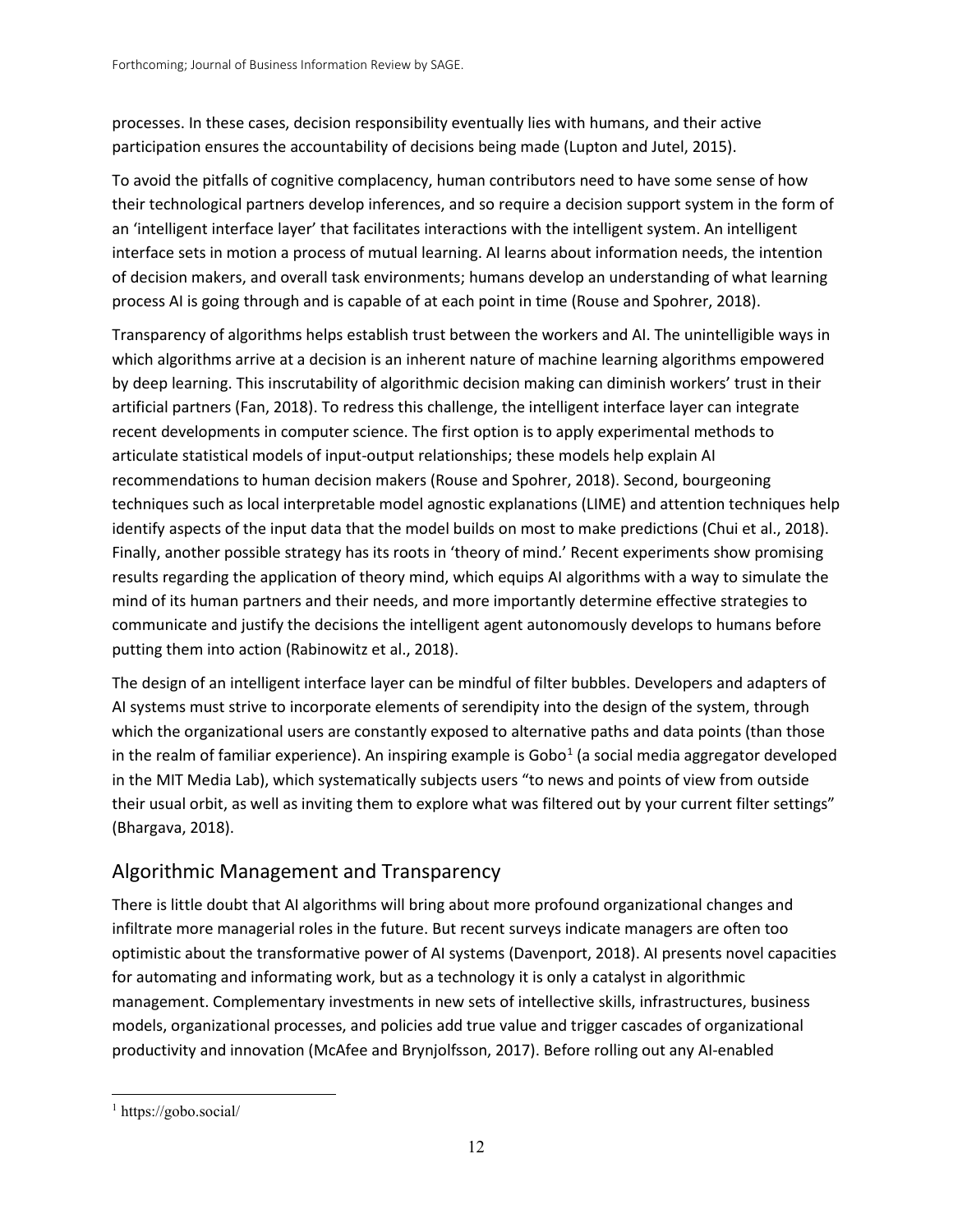initiative, organizations need to ensure that managers and other stakeholders throughout the organization are adapting to the new reality of algorithmic management and proliferation of smart technologies in decision making.

Paying attention to potential impacts on workers' morale is even more critical in the utilization of AI in managing work. By reducing the sense of autonomy, AI algorithms can enforce Tayloristic work rules and standards, lower workers' negotiating power, and conceivably resulting in deskilling and demoralizing the workforce. Dwelling only on the automating power of AI harkens back to the premise of hierarchical control and suppresses nonhierarchical and panoptic forces of informating. Taylorism in the era of smart algorithms may manifest itself in the treatment of humans as programmable cogs in machines (Frischmann and Selinger, 2017).

AI's informating capacities have the potential to engender a more democratic organizational culture by creating more equal access to information. As Zuboff found years ago, informating power can upend dominant social and political orders and the hierarchical and positional power gleaned from them. A hierarchical mindset may therefore promulgate the opaqueness of algorithms to forgo the informating power of AI, and instead reproduce prevailing structural regimes and traditional hierarchical distance. For example, recent research demonstrates that algorithms that manage work on digital platforms implicitly (or sometimes explicitly and by design) withhold key information from gig workers, and therefore herald the information asymmetry between the platform and gig workers to sustain a power differential in the sharing economy (Rosenblat and Stark, 2016).

In contrast, Zuboff's vision of an information panopticon propagates transparency and underscores the intelligent agents' role in rendering these processes more visible and comprehensible to a broad range of stakeholders, not just organizational elites and managers. This disparages using the informating power of smart technologies just to create a "single omniscient overseer" at the apex of the organization. An information panopticon as articulated by Zuboff animates collectivism by advocating for both vertical and horizontal visibility in organizations. As a result, organizations must orient the application of AI towards appreciating and galvanizing comprehensibility of algorithmic management.

Finally, removing bias in data and consequently in AI algorithms remains one of the most crucial but daunting elements of algorithmic transparency (Chui et al., 2018). To harness the full informating power of AI and big data, organizations must regularly conduct algorithmic audits to first recognize sources of bias in data and then take the necessary steps to debias them. In addition to examining dimensions such as fairness, bias, consistency or accuracy, algorithmic audits help open up the black-box of AI algorithms, and raise trust between human and intelligent machines and accountability for algorithmic decision making (Diakopoulos, 2016).

# **Conclusion**

Noticeable characteristics that define the recent rise of AI may be distinct from previous waves of smart technologies. However, the allure and anxiety surrounding the automating power of AI is anything but new. Computerization research, particularly the work of Zuboff helps us embrace the organizational dynamics of smart IT adoption and their capacity for augmenting and automating work. Changes in the automation and organization of work are sociotechnical, meaning that while technology is an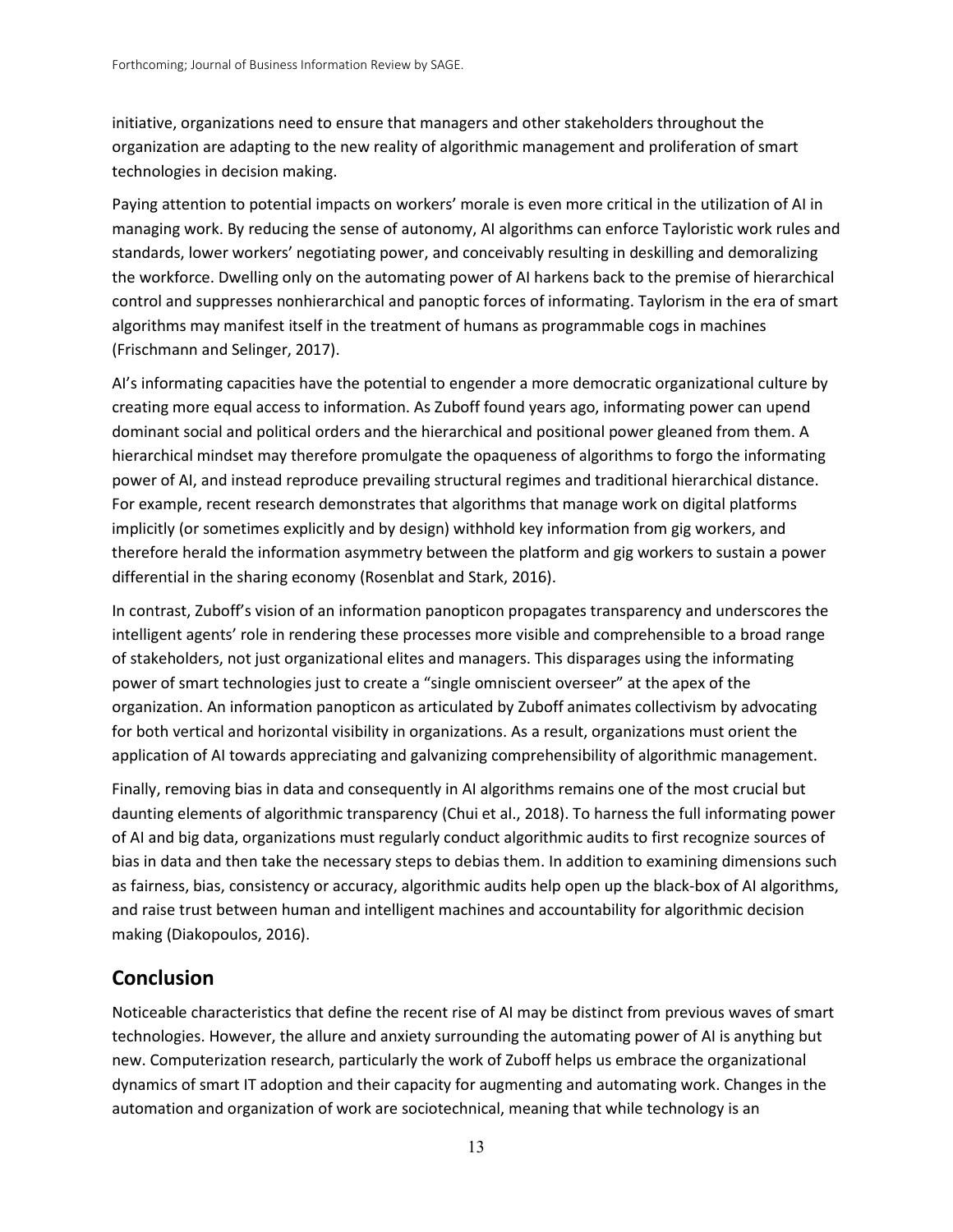indispensable driver, ultimate organizational outcomes of AI systems are shaped by the ways through which the informating and automating capacities are perceived and put into practice within an organization.

Automating and informating dimensions of AI are closely associated, but automation does not always result in a more abstract, comprehensive view of an organization or a higher quality understanding about one's work environment. As Zuboff (1988, p. 11) attests: "It is quite possible to proceed with automation without reference to how it will contribute to the technology's informating potential." Implementation of AI systems may not be automatically conducive to informating benefits wherein managers and system developers are predominantly driven by an automating logic. Therefore, without a more holistic perspective towards AI, its informatics logic and complementarity, as well as the centrality of organizational and social factors, it is likely that the hyperbole around new AI and its capabilities will give way to another underwhelming wave of outcomes, and consequently another big AI winter like those we have witnessed in the past.

# **References**

- ADOMAVICIUS, G., BOCKSTEDT, J., CURLEY, S. P., ZHANG, J. & RANSBOTHAM, S. 2018. Effects of Online Recommendations on Consumers' Willingness to Pay. *Information Systems Research* 29**,** 84-102.
- AGRAWAL, A., GANS, J. & GOLDFARB, A. 2017a. *How AI Will Change the Way We Make Decisions*  [Online]. Available[: https://hbr.org/2017/07/how-ai-will-change-the-way-we-make-decisions](https://hbr.org/2017/07/how-ai-will-change-the-way-we-make-decisions) [Accessed 12 Jan 2019].
- AGRAWAL, A., GANS, J. & GOLDFARB, A. 2017b. *What to expect from artificial intelligence*, MIT Sloan Management Review.
- BARRETT, M., OBORN, E., ORLIKOWSKI, W. J. & YATES, J. 2012. Reconfiguring boundary relations: Robotic innovations in pharmacy work. *Organization Science,* 23**,** 1448-1466.
- BEAN, R. 2018. *The State of Machine Learning in Business Today* [Online]. Forbes. Available: [https://www.forbes.com/sites/ciocentral/2018/09/17/the-state-of-machine-learning-in](https://www.forbes.com/sites/ciocentral/2018/09/17/the-state-of-machine-learning-in-business-today/)[business-today/](https://www.forbes.com/sites/ciocentral/2018/09/17/the-state-of-machine-learning-in-business-today/) [Accessed].
- BHARGAVA, R. 2018. *Take control of your social feed* [Online]. [Accessed 23 Jan 2019].
- BOZDAG, E., GAO, Q., HOUBEN, G.-J. & WARNIER, M. 2014. Does offline political segregation affect the filter bubble? An empirical analysis of information diversity for Dutch and Turkish Twitter users. *Computers in Human Behavior,* 41**,** 405-415.
- BRYNJOLFSSON, E. & MCAFEE, A. 2017. The business of Artificial Intelligence: What it can--and cannot- do for your organization. *Harvard Business Review Digital Articles,* 7**,** 3-11.
- BRYNJOLFSSON, E. & MITCHELL, T. 2017. What can machine learning do? Workforce implications. *Science,* 358**,** 1530-1534.
- BRYNJOLFSSON, E., ROCK, D. & SYVERSON, C. 2018. Artificial intelligence and the modern productivity paradox: A clash of expectations and statistics. *The Economics of Artificial Intelligence: An Agenda.* University of Chicago Press.
- BUGHIN, J. 2018. Why AI Isn't the Death of Jobs. *MIT Sloan Management Review,* 59**,** 42-46.
- BURTON-JONES, A. 2014. What have we learned from the Smart Machine? *Information and Organization,* 24**,** 71-105.
- CHUI, M., MANYIKA, J. & MIREMADI, M. 2018. What AI can and can't do (yet) for your business. *McKinsey Quarterly,* January 2018.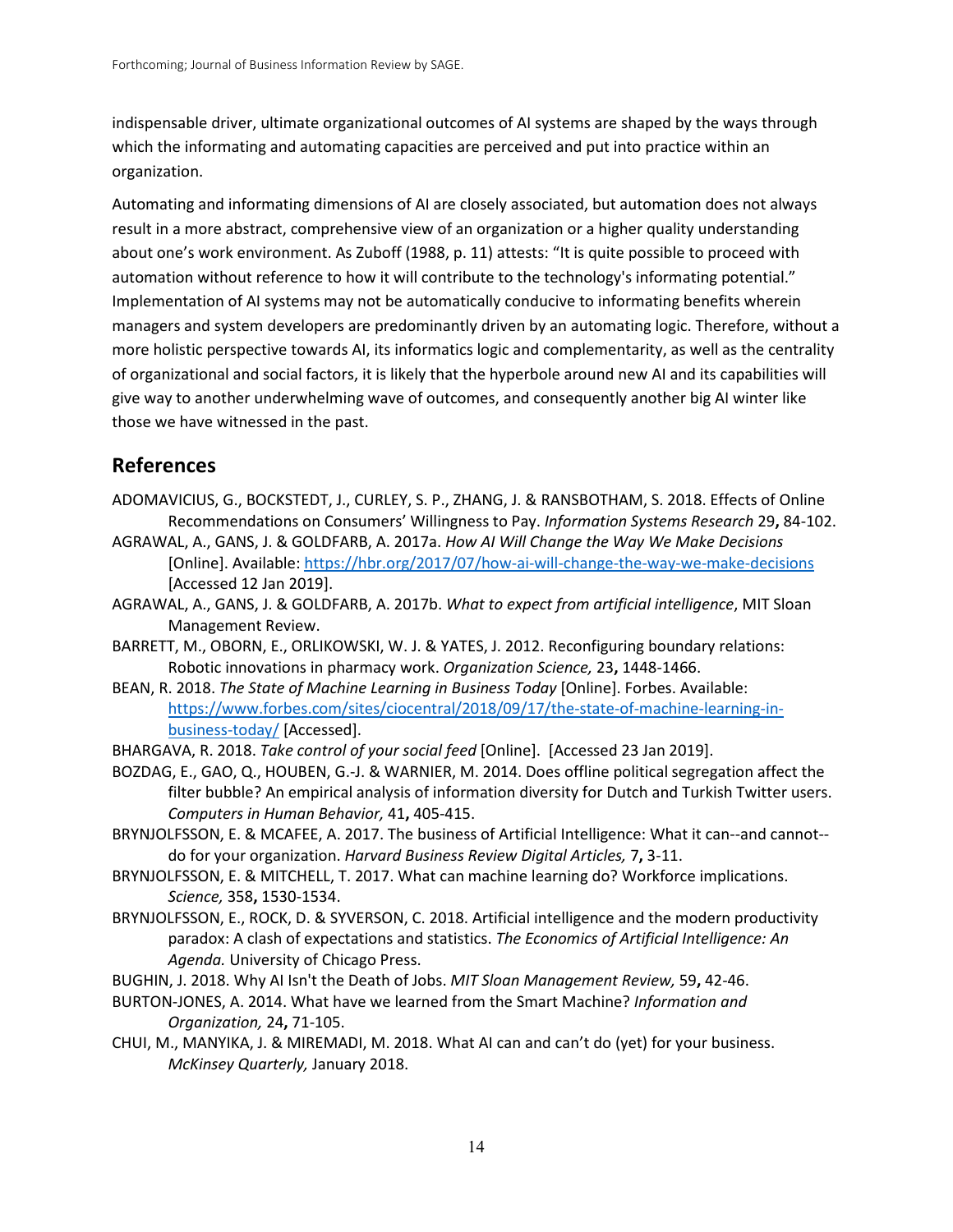- DAVENPORT, T. 2018. *AI is a Linear — Not Exponential — Technology* [Online]. Available: <https://www.iianalytics.com/blog/2018/12/20/ai-is-a-linearnot-exponentialtechnology> [Accessed 3 Jan 2019].
- DIAKOPOULOS, N. 2016. Accountability in algorithmic decision making. *Communications of the ACM,* 59**,** 56-62.
- EKBIA, H. & NARDI, B. 2014. Heteromation and its (dis) contents: The invisible division of labor between humans and machines. *First Monday,* 19.
- FAN, S. 2018. *Thinking Like a Human: What It Means to Give AI a Theory of Mind [Online]*. Singularity Hub. Available: [https://singularityhub.com/2018/09/19/thinking-like-a-human-what-it-means](https://singularityhub.com/2018/09/19/thinking-like-a-human-what-it-means-to-give-ai-a-theory-of-mind/#sm.00001tc5j9s5q6dfkzo66lfwcwj3d)[to-give-ai-a-theory-of-mind/#sm.00001tc5j9s5q6dfkzo66lfwcwj3d](https://singularityhub.com/2018/09/19/thinking-like-a-human-what-it-means-to-give-ai-a-theory-of-mind/#sm.00001tc5j9s5q6dfkzo66lfwcwj3d) [Accessed 2 Jan 2019].
- FARAJ, S., PACHIDI, S. & SAYEGH, K. 2018. Working and organizing in the age of the learning algorithm. *Information and Organization,* 28**,** 62-70.
- FREY, C. B. & OSBORNE, M. A. 2017. The future of employment: how susceptible are jobs to computerisation? *Technological forecasting and social change,* 114**,** 254-280.
- FRISCHMANN, B. & SELINGER, E. 2017. *Robots have already taken over our work, but they're made of flesh and bone* [Online]. The Guardian. Available: [https://www.theguardian.com/commentisfree/2017/sep/25/robots-taken-over-work-jobs](https://www.theguardian.com/commentisfree/2017/sep/25/robots-taken-over-work-jobs-economy?CMP=share_btn_tw)[economy?CMP=share\\_btn\\_tw](https://www.theguardian.com/commentisfree/2017/sep/25/robots-taken-over-work-jobs-economy?CMP=share_btn_tw) [Accessed 10 Oct 2017].
- GRAY, M. & SURI, S. 2017. *The Humans Working Behind the AI Curtain* [Online]. Harvard Business Review Available:<https://hbr.org/2017/01/the-humans-working-behind-the-ai-curtain> [Accessed 1 Oct 2017].
- HA, A. 2017. *HubSpot acquires Kemvi to bring more AI into its sales and marketing platform* [Online]. Available:<https://techcrunch.com/2017/07/25/hubspot-acquires-kemvi/> [Accessed 13 Jan 2019].
- HAMILTON, I. A. 2018. *Amazon built an AI tool to hire people but had to shut it down because it was discriminating against women* [Online]. Available[: https://www.businessinsider.com/amazon](https://www.businessinsider.com/amazon-built-ai-to-hire-people-discriminated-against-women-2018-10?utm_source=linkedin&utm_medium=referral&utm_content=topbar&utm_term=desktop&referrer=linkedin)[built-ai-to-hire-people-discriminated-against-women-2018-](https://www.businessinsider.com/amazon-built-ai-to-hire-people-discriminated-against-women-2018-10?utm_source=linkedin&utm_medium=referral&utm_content=topbar&utm_term=desktop&referrer=linkedin) [10?utm\\_source=linkedin&utm\\_medium=referral&utm\\_content=topbar&utm\\_term=desktop&re](https://www.businessinsider.com/amazon-built-ai-to-hire-people-discriminated-against-women-2018-10?utm_source=linkedin&utm_medium=referral&utm_content=topbar&utm_term=desktop&referrer=linkedin) [ferrer=linkedin](https://www.businessinsider.com/amazon-built-ai-to-hire-people-discriminated-against-women-2018-10?utm_source=linkedin&utm_medium=referral&utm_content=topbar&utm_term=desktop&referrer=linkedin) [Accessed 5 Jan 2019].
- HOFFMAN, R. 2016. Using artificial intelligence to set information free. *MIT Sloan Management Review,* 58**,** 20.
- IRANI, L. 2016. The hidden faces of automation. *XRDS: Crossroads, The ACM Magazine for Students,* 23**,** 34-37.
- JARRAHI, M. H. 2018. Artificial intelligence and the future of work: Human-AI symbiosis in organizational decision making. *Business Horizons,* 4**,** 577-586.
- KALLINIKOS, J. 2010. The "age of smart machine": a 21st century view. *Encyclopedia of Software Engineering, Taylor and Francis, New York***,** 1097-1103.
- KING, J. L. & GRUDIN, J. 2016. Will Computers Put Us Out of Work? *Computer,* 49**,** 82-85.
- KLING, R. & DUNLOP, C. 1993. Controversies about computerization and the character of white collar worklife. *The Information Society,* 9**,** 1-29.
- LACITY, M. & WILLCOCKS, L. P. 2018. *Robotic process and cognitive automation: the next phase,* Ashford, UK, Steve Brookes Publishing.
- LUPTON, D. & JUTEL, A. 2015. 'It's like having a physician in your pocket!'A critical analysis of selfdiagnosis smartphone apps. *Social Science & Medicine,* 133**,** 128-135.
- MACKENZIE, A. 2018. From API to AI: platforms and their opacities. *Information, Communication & Society***,** 1-18.
- MANYIKA, J., CHUI, M., MIREMADI, M., BUGHIN, J., GEORGE, K., WILLMOTT, P. & DEWHURST, M. 2017. *A Future that Works: Automation, Employment, And Productivity* [Online]. Available: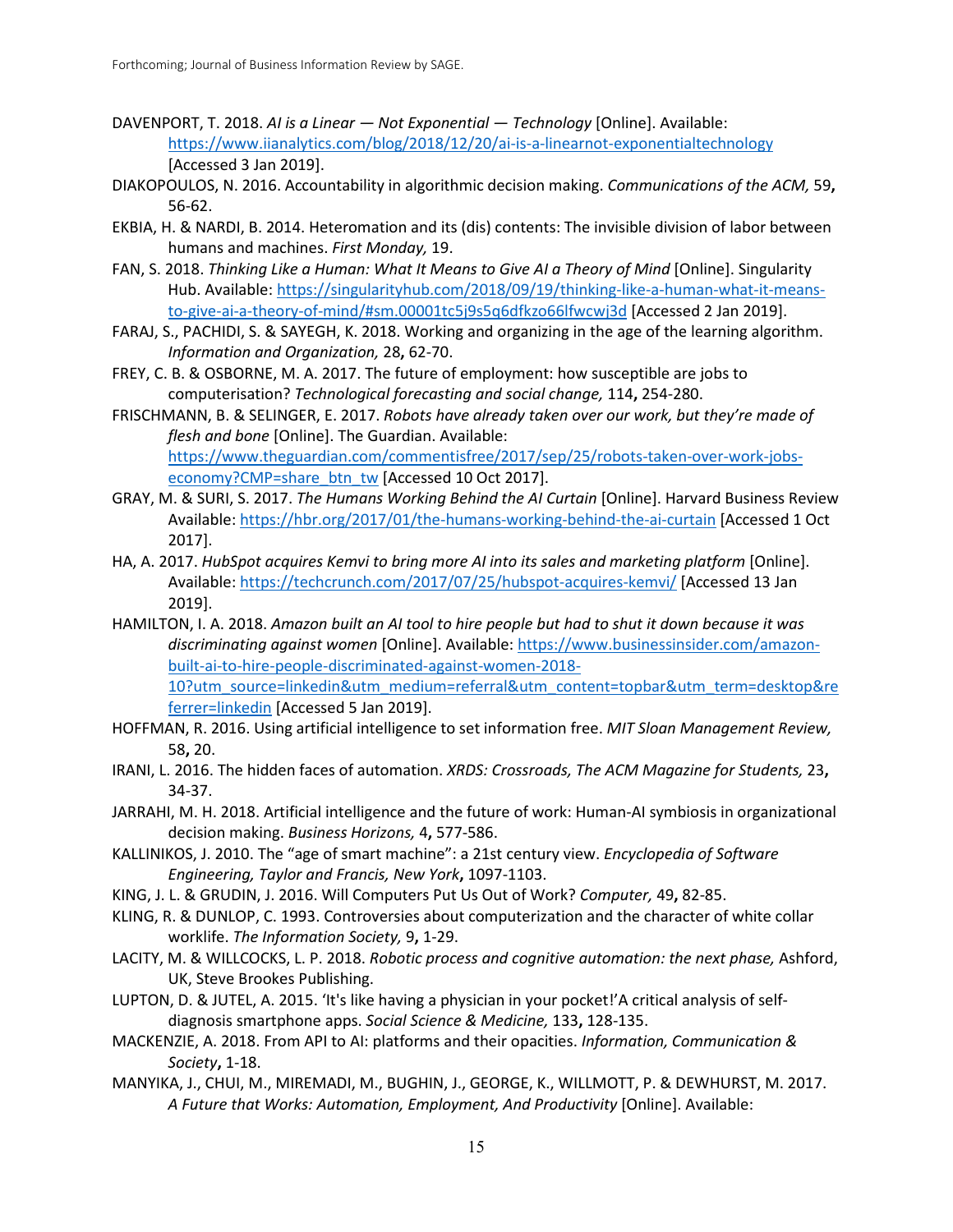[https://www.mckinsey.com/~/media/mckinsey/featured%20insights/Digital%20Disruption/Har](https://www.mckinsey.com/%7E/media/mckinsey/featured%20insights/Digital%20Disruption/Harnessing%20automation%20for%20a%20future%20that%20works/MGI-A-future-that-works-Executive-summary.ashx) [nessing%20automation%20for%20a%20future%20that%20works/MGI-A-future-that-works-](https://www.mckinsey.com/%7E/media/mckinsey/featured%20insights/Digital%20Disruption/Harnessing%20automation%20for%20a%20future%20that%20works/MGI-A-future-that-works-Executive-summary.ashx)[Executive-summary.ashx](https://www.mckinsey.com/%7E/media/mckinsey/featured%20insights/Digital%20Disruption/Harnessing%20automation%20for%20a%20future%20that%20works/MGI-A-future-that-works-Executive-summary.ashx) [Accessed 15 Jan 2019].

- MCAFEE, A. & BRYNJOLFSSON, E. 2017. *Machine, platform, crowd: Harnessing our digital future*, WW Norton & Company.
- MCKENDRICK, J. 2018. *For IBM, Reskilling The Workforce For AI Takes On A New Urgency* [Online]. Available: [https://www.forbes.com/sites/joemckendrick/2018/12/04/for-ibm-reskilling-the](https://www.forbes.com/sites/joemckendrick/2018/12/04/for-ibm-reskilling-the-workforce-for-ai-takes-on-a-new-urgency/#52421a1c763e)[workforce-for-ai-takes-on-a-new-urgency/#52421a1c763e](https://www.forbes.com/sites/joemckendrick/2018/12/04/for-ibm-reskilling-the-workforce-for-ai-takes-on-a-new-urgency/#52421a1c763e) [Accessed 23 Jan 2019].
- MILLER, A. 2018. *Want Less-Biased Decisions? Use Algorithms* [Online]. Available: <https://hbr.org/2018/07/want-less-biased-decisions-use-algorithms> [Accessed 3 Jan 2019].
- NGUYEN, A., YOSINSKI, J. & CLUNE, J. Deep neural networks are easily fooled: High confidence predictions for unrecognizable images. Proceedings of the IEEE Conference on Computer Vision and Pattern Recognition, 2015. 427-436.
- O'REILLY, T. 2016. *Managing the Bots That Are Managing the Business* [Online]. Available: <https://sloanreview.mit.edu/article/managing-the-bots-that-are-managing-the-business/> [Accessed 10 Jan 2019].
- PARASURAMAN, R. & MANZEY, D. H. 2010. Complacency and bias in human use of automation: An attentional integration. *Human factors,* 52**,** 381-410.
- PARK, S. H. & HAN, K. 2018. Methodologic guide for evaluating clinical performance and effect of artificial intelligence technology for medical diagnosis and prediction. *Radiology,* 286**,** 800-809.
- PETTERSEN, L. 2019. Why Artificial Intelligence Will Not Outsmart Complex Knowledge Work. *Work, Employment and Society*.
- PHILLIPS, D. & COLLINS, E. 2019. Automation It does involve people. *Business Information Review,* 36**,** 125-129.
- RABINOWITZ, N. C., PERBET, F., SONG, H. F., ZHANG, C., ESLAMI, S. & BOTVINICK, M. 2018. Machine Theory of Mind. *arXiv preprint arXiv:1802.07740*.
- REJCEK, P. 2017. *[https://singularityhub.com/2017/03/31/can-futurists-predict-the-year-of-the](https://singularityhub.com/2017/03/31/can-futurists-predict-the-year-of-the-singularity/#sm.00001tc5j9s5q6dfkzo66lfwcwj3d)[singularity/#sm.00001tc5j9s5q6dfkzo66lfwcwj3d](https://singularityhub.com/2017/03/31/can-futurists-predict-the-year-of-the-singularity/#sm.00001tc5j9s5q6dfkzo66lfwcwj3d)* [Online]. Available: [https://singularityhub.com/2017/03/31/can-futurists-predict-the-year-of-the](https://singularityhub.com/2017/03/31/can-futurists-predict-the-year-of-the-singularity/#sm.00001tc5j9s5q6dfkzo66lfwcwj3d)[singularity/#sm.00001tc5j9s5q6dfkzo66lfwcwj3d](https://singularityhub.com/2017/03/31/can-futurists-predict-the-year-of-the-singularity/#sm.00001tc5j9s5q6dfkzo66lfwcwj3d) [Accessed 15 Jan 2019].
- REMUS, D. & LEVY, F. 2017. Can Robots Be Lawyers: Computers, Lawyers, and the Practice of Law. *Geo. J. Legal Ethics,* 30**,** 501.
- RIEMER, K. 2018. *New A.I. computing paradigm needs new quality thinking* [Online]. University of Sydney; Business School. Available: [http://sbi.sydney.edu.au/new-a-i-computing-paradigm](http://sbi.sydney.edu.au/new-a-i-computing-paradigm-needs-new-quality-thinking/)[needs-new-quality-thinking/](http://sbi.sydney.edu.au/new-a-i-computing-paradigm-needs-new-quality-thinking/) [Accessed 20 Oct 2018].
- ROSENBLAT, A. & STARK, L. 2016. Algorithmic labor and information asymmetries: A case study of Uber's drivers. *International Journal of Communication,* 10**,** 3758-3784.
- ROUSE, W. B. & SPOHRER, J. C. 2018. Automating versus augmenting intelligence. *Journal of Enterprise Transformation***,** 1-21.
- SACHS, S. 2019. The algorithm at work? Explanation and repair in the enactment of similarity in art data. *Information, Communication & Society***,** 1-17.
- SHANK, D. B., DESANTI, A. & MANINGER, T. 2019. When are artificial intelligence versus human agents faulted for wrongdoing? Moral attributions after individual and joint decisions. *Information, Communication & Society,* 22**,** 648-663.
- SIMON, H. A. 1960. *The new science of management decision,* New York, Harper.
- THE ECONOMIST. 2016. *Automation and anxiety: Will smarter machines cause mass unemployment?*  [Online]. Available[: https://www.economist.com/special-report/2016/06/25/automation-and](https://www.economist.com/special-report/2016/06/25/automation-and-anxiety)[anxiety](https://www.economist.com/special-report/2016/06/25/automation-and-anxiety) [Accessed 15 June 2018].